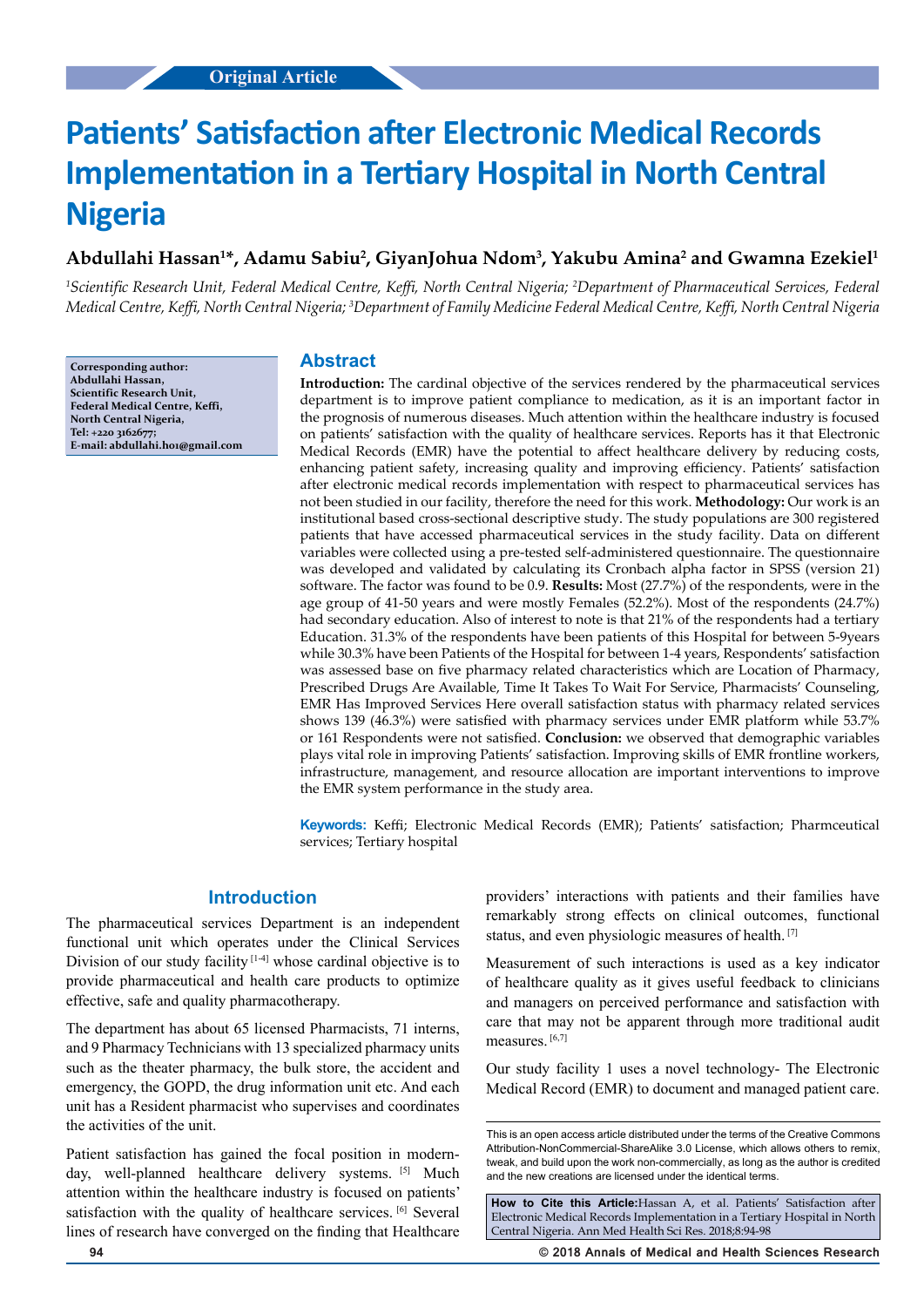The Electronic Medical Record which is a digital version of the traditional paper chart was designed to collect and maintain individual health history in a particular health provider's domain. [8,9]

It is hypothesized that EMR systems strengthen the health system and clinical care by supporting to have legible and organized medical records and to access clinical information about individual patients. [6-9] Different researches show that the adoption of an EMR system in the healthcare system has the potential to transform healthcare in terms of saving costs, reducing medical errors, improving service quality, increasing patients' safety, decision-making, saving time, data confidentiality, and sharing medical information. [6,10-16] As it is designed to capture ancillary services such as pharmacy, laboratory and radiology with various clinical care components viz.: nursing plans, administration records and provider orders. [10]

While Electronic Medical Record is the cornerstone in the developed countries, full implementation in the developing countries is yet to be achieved. [12,13]

It was observed however that Federal medical Centre Keffil introduced the EMR scheme to achieve among other things.

- Increase internally generated revenue.
- Operational cost reduction since there is no need to print cards/stationeries.
- Enhancing patient safety in terms of ensuring that patients obtained their prescribed drugs in the Hospital.
- Ease of patient data management, storage and retrieval.
- Security of patient data as only authorize persons have access to the data.

Patients' satisfaction after electronic medical records implementation with respect to pharmaceutical services has not been studied in our facility or any other facility in Nigeria to the best of our knowledge, therefore the need for this work.

Since the objective of pharmaceutical services are to provide pharmaceutical and health care products to optimize effective, safe and quality pharmacotherapy, we feel that these objectives may not be achievable if Patients are not satisfying with the services rendered to them especially when such services are being rendered with the aid of a novel technology-the EMR system. Our work therefore is set out to assess Patients' satisfaction after electronic medical records implementation with respect to pharmaceutical services.

# **Methodology**

Our work is an institutional based cross-sectional descriptive study. The study area is a 300 bed tertiary healthcare facility, situated in Keffi.1The study population are 300 registered patients that have accessed pharmaceutical services in the study facility. A Sample size of 300 was obtained using the formula:

#### $n = z2pq/d2$ .

Respondents were selected using simple random sampling technique in which Registered out patients were the sampling

frame. Proportionate allocation technique was used to select respondents from different clinics in the facility.

Data on different variables were collected using a pre-tested selfadministered questionnaire. The questionnaire was developed and validated by calculating its Cronbach alpha factor in SPSS (version 21) software. The factor was found to be 0.9. The tool was first prepared in English, translated to Hausa (local language) and then back to English by language experts to check its consistency. Socio-demographic and pharmacy related variables were the major contents of the tool. It was pre-tested in the medical speciality clinics of the same study facility, to check its validity based on feedbacks.

Three assistant scientific officers and one scientific officer were recruited as data collector and supervisor respectively. They were trained for one day on the objective of the study, data confidentiality, data quality assurance, contents of the questionnaire, and the rights of the respondents.

The administered questionnaires were analyzed using Statistical Package for social science (SPSS) statistical software (version 21). The study was reviewed and approved by the Health Research Ethical Committee of Federal Medical Centre, Keffi.

### **Results**

A total of 300 respondents participated in the study. Most (27.7%) of the respondents, were in the age group of 41-50 years and were mostly Females (52.2%). Most of the respondents (24.7%) had secondary education. Also of interest to note is that 21% of the respondents had a tertiary Education. 31.3% of the respondents have been patients of this Hospital for between 5-9years while 30.3% have been Patients of the Hospital for between 1-4 years [Table 1].

In Table 2, respondents' satisfaction was assessed base on five pharmacy related characteristics which are location of

| Table 1: Demographic profile of respondents. |                                                                                                                                                                                                      |                                                                                       |  |  |  |
|----------------------------------------------|------------------------------------------------------------------------------------------------------------------------------------------------------------------------------------------------------|---------------------------------------------------------------------------------------|--|--|--|
| Demographic profile                          |                                                                                                                                                                                                      | Frequency (%)                                                                         |  |  |  |
| Age                                          | 1. 18-24 Years<br>2. 25-30 Years<br>3. 31-34 Years<br>4. 35-40 years                                                                                                                                 | 52 (17.3)<br>64 (21.3)<br>56 (18.7)<br>34 (11.3)                                      |  |  |  |
|                                              | 5.41-50 Years<br>6. 51 And Above                                                                                                                                                                     | 83 (27.7)<br>11(3.7)                                                                  |  |  |  |
| Gender                                       | 1 Male<br>2 Female<br><b>Educational level</b><br>1. None At All<br>2. Primary<br>3. Secondary<br>4. Tertiary<br>5. Others<br>How long have you been a patient of<br>this facility?<br>1. $<$ 1 year | 142 (47.3)<br>158 (52.7)<br>55 (18.3)<br>60 (20)<br>74 (24.7)<br>63 (21.0)<br>48 (16) |  |  |  |
|                                              | 2. 1-4 Years<br>3. 5-9 Years<br>4. 10 Years and above                                                                                                                                                | 47 (15.7)<br>91 (30.3)<br>94 (31.3)<br>68 (22.7)                                      |  |  |  |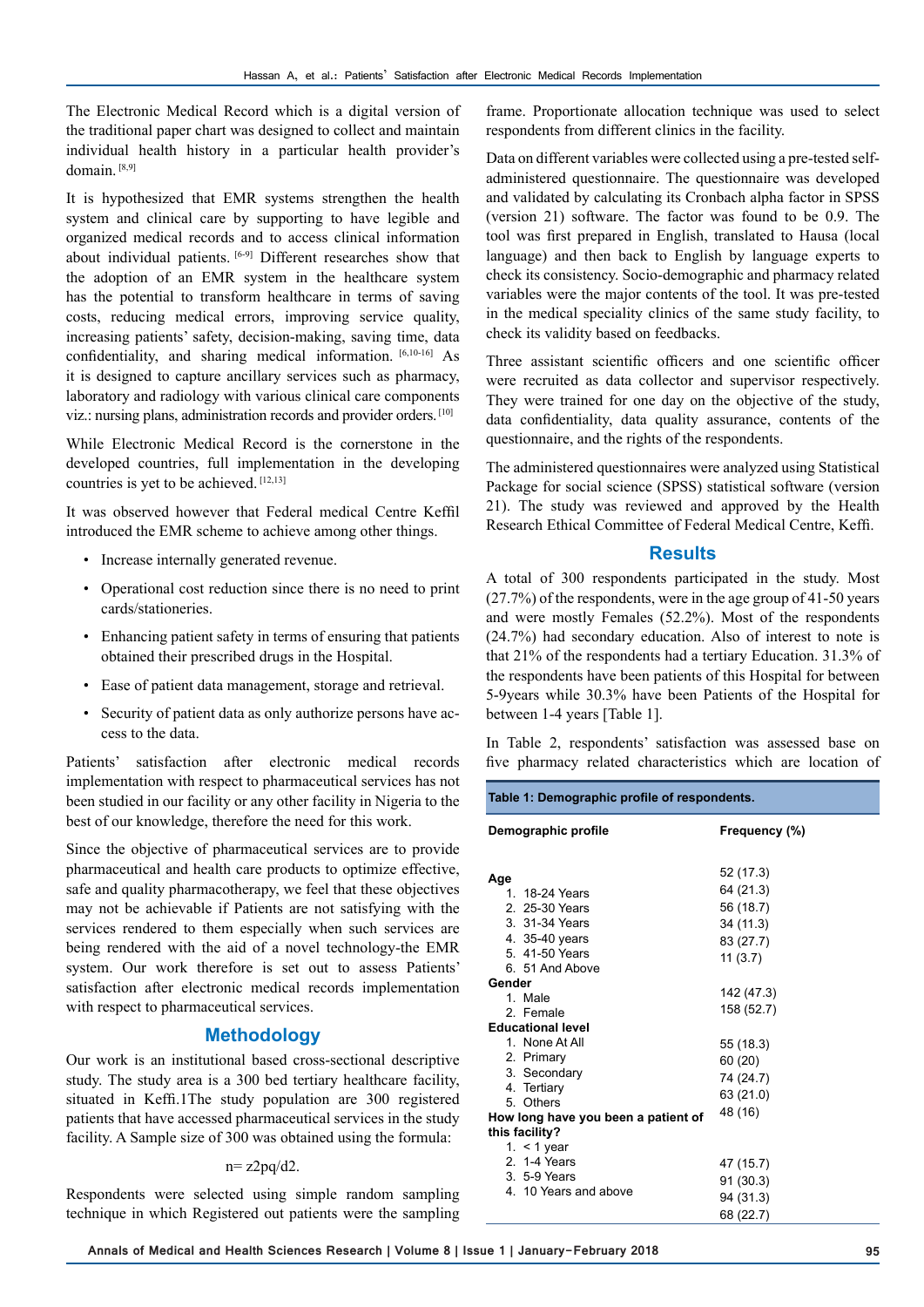pharmacy, where 33.3% were satisfied, 38% were not satisfied and 28.7% were undecided. 38.3% of the respondents said they were satisfied with the Time it takes to wait for service, while 46.7% said they were not satisfied and 25% remained indifferent. 32.7% of the Respondents agreed that EMR has improved services in the pharmacy department while 38% said EMR has not improved services in the pharmacy department while 29.3% were indifferent.

Table 3 explains overall satisfaction status with pharmacy related services shows 139 (46.3%) were satisfied with pharmacy services under EMR platform while 53.7% or 161 Respondents were not satisfied.

Table 4 shows significant relationship between level of Education of the Respondents and location of the Pharmacy, also of interest to note is the significant relationship that exists between EMR has improved services here and Time it takes to wait for services.

| Table 2: Pharmacy related characteristics. |                                          |                              |                         |                                  |                                       |  |  |
|--------------------------------------------|------------------------------------------|------------------------------|-------------------------|----------------------------------|---------------------------------------|--|--|
| <b>Items</b>                               | <b>Extremely Dissatisfied</b><br>No. (%) | Very Dissatisfied No.<br>(%) | Undecided No.<br>$(\%)$ | <b>Very Satisfied</b><br>No. (%) | <b>Extremely Satisfied</b><br>No. (%) |  |  |
| Location of pharmacy                       | 30(10)                                   | 84 (28)                      | 86 (28.7)               | 78 (26)                          | 22(7.3)                               |  |  |
| Prescribed drugs are available             | 61(20.3)                                 | 86 (28.7)                    | 70 (23.3)               | 53(17.7)                         | 30(10)                                |  |  |
| Time it takes to wait for service          | 51(17)                                   | 89 (29.7)                    | 75 (25)                 | 48 (16)                          | 37(12.3)                              |  |  |
| Pharmacists' Counselling                   | 90(30)                                   | 92(30.7)                     | 48 (16)                 | 41 (13.7)                        | 29(9.7)                               |  |  |
| EMR has improved services<br>here          | 29(9.7)                                  | 85(28.3)                     | 88 (29.3)               | 66 (22)                          | 32(10.7)                              |  |  |

| Table 3: Satisfaction status. |                            |       |      |  |  |  |
|-------------------------------|----------------------------|-------|------|--|--|--|
| S/N                           | <b>Satisfaction status</b> | Count | %    |  |  |  |
|                               | Satisfied                  | 139   | 46.3 |  |  |  |
|                               | Unsatisfied                | 161   | 53.7 |  |  |  |

| Table 4: Correlation coefficient values of some socio demographic characteristics with pharmacy related characteristics respondents. |                                                    |                            |                     |          |                                                             |                              |                            |                                                                  |                                                       |
|--------------------------------------------------------------------------------------------------------------------------------------|----------------------------------------------------|----------------------------|---------------------|----------|-------------------------------------------------------------|------------------------------|----------------------------|------------------------------------------------------------------|-------------------------------------------------------|
| <b>Variables</b>                                                                                                                     |                                                    |                            | Age In Years Gender |          | <b>How Long</b><br><b>Have Been</b><br>A Pt of This<br>Hosp | Level of<br><b>Education</b> | Location<br>of<br>Pharmacy | Time It<br><b>Takes To</b><br><b>Wait For</b><br><b>Services</b> | <b>Emr Has</b><br>Improved<br><b>Services</b><br>Here |
| Spearman's<br>Rh                                                                                                                     | Age in Years                                       | Correlation<br>Coefficient | 1.000               | .076     | $.218**$                                                    | $.151**$                     | .091                       | .042                                                             | $-043$                                                |
|                                                                                                                                      |                                                    | Sig. (2-Tailed)            |                     | .189     | .000                                                        | .009                         | .114                       | .468                                                             | .454                                                  |
|                                                                                                                                      |                                                    | N                          | 300                 | 300      | 300                                                         | 300                          | 300                        | 300                                                              | 300                                                   |
|                                                                                                                                      | Gender                                             | Correlation<br>Coefficient | .076                | 1.000    | $-.001$                                                     | .031                         | .052                       | $-0.048$                                                         | .027                                                  |
|                                                                                                                                      |                                                    | Sig. (2-Tailed)            | .189                |          | .992                                                        | .597                         | .373                       | .407                                                             | .642                                                  |
|                                                                                                                                      |                                                    | N                          | 300                 | 300      | 300                                                         | 300                          | 300                        | 300                                                              | 300                                                   |
|                                                                                                                                      | How long have been<br>a patient of this            | Correlation<br>Coefficient | $.218**$            | $-001$   | 1.000                                                       | .058                         | .013                       | .072                                                             | .009                                                  |
|                                                                                                                                      | hospital                                           | Sig. (2-Tailed)            | .000                | .992     |                                                             | .318                         | .822                       | .211                                                             | .873                                                  |
|                                                                                                                                      |                                                    | N                          | 300                 | 300      | 300                                                         | 300                          | 300                        | 300                                                              | 300                                                   |
|                                                                                                                                      | Level of Education                                 | Correlation<br>Coefficient | $.151***$           | .031     | .058                                                        | 1.000                        | $.185***$                  | .093                                                             | .035                                                  |
|                                                                                                                                      |                                                    | Sig. (2-Tailed)            | .009                | .597     | .318                                                        |                              | .001                       | .107                                                             | .541                                                  |
|                                                                                                                                      |                                                    | N                          | 300                 | 300      | 300                                                         | 300                          | 300                        | 300                                                              | 300                                                   |
|                                                                                                                                      | Location of<br>Pharmacy                            | Correlation<br>Coefficient | .091                | .052     | .013                                                        | $.185***$                    | 1.000                      | $.131*$                                                          | .069                                                  |
|                                                                                                                                      |                                                    | Sig. (2-Tailed)            | .114                | .373     | .822                                                        | .001                         |                            | .023                                                             | .231                                                  |
|                                                                                                                                      |                                                    | N                          | 300                 | 300      | 300                                                         | 300                          | 300                        | 300                                                              | 300                                                   |
|                                                                                                                                      | Time it takes to wait<br>for services              | Correlation<br>Coefficient | .042                | $-0.048$ | .072                                                        | .093                         | $.131*$                    | 1.000                                                            | $.214**$                                              |
|                                                                                                                                      |                                                    | Sig. (2-Tailed)            | .468                | .407     | .211                                                        | .107                         | .023                       |                                                                  | .000                                                  |
|                                                                                                                                      |                                                    | N                          | 300                 | 300      | 300                                                         | 300                          | 300                        | 300                                                              | 300                                                   |
|                                                                                                                                      | EMR has improved<br>services here                  | Correlation<br>Coefficient | $-0.043$            | .027     | .009                                                        | .035                         | .069                       | $.214**$                                                         | 1.000                                                 |
|                                                                                                                                      |                                                    | Sig. (2-Tailed)            | .454                | .642     | .873                                                        | .541                         | .231                       | .000                                                             |                                                       |
|                                                                                                                                      |                                                    | N                          | 300                 | 300      | 300                                                         | 300                          | 300                        | 300                                                              | 300                                                   |
|                                                                                                                                      |                                                    |                            | $-131*$             | $-037$   | $-0.46$                                                     | $-234**$                     | $-167**$                   | $-0.002$                                                         | $-104$                                                |
|                                                                                                                                      | Significant Level=0.001 At 95% Confidence Interval |                            |                     |          |                                                             |                              |                            |                                                                  |                                                       |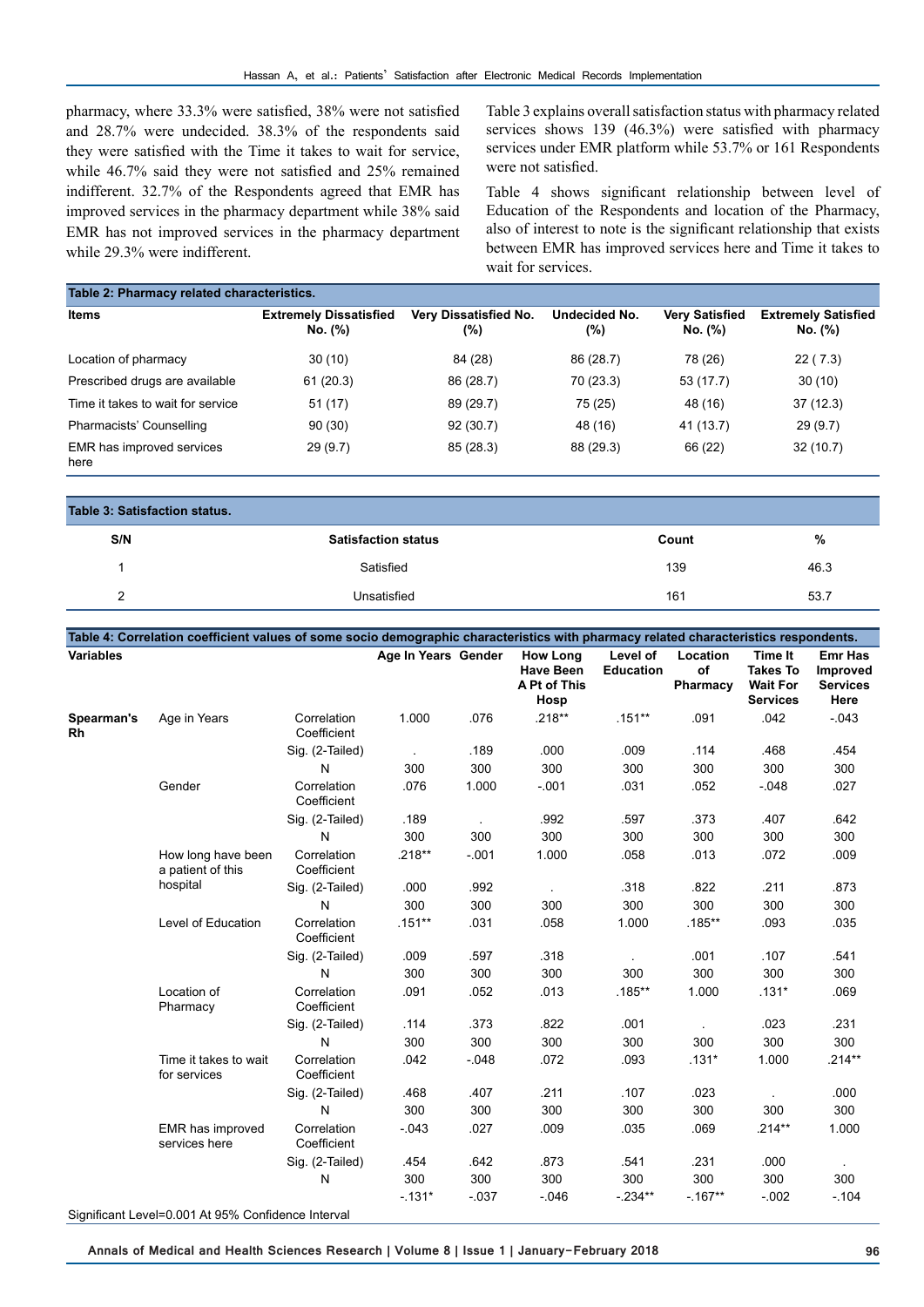#### **Discussion**

Our research work sets out to study patients' satisfaction with pharmaceutical services after electronic medical records implementation in a tertiary hospital in north central Nigeria.

 Demographic profile of the respondents reveals that most of them are within the age group of 25-50years, this trend was observed in similar survey in Tanzania, [17] Bayelsa and Delta states, South-South Nigeria. [16] Most of the respondents were female (52.7%), this is not unconnected with the fact that more females seek medical attention than the males, Owonaro A P, et al. [16] observed this trend. On education, our studies reveal that those without education were 18.1%, tertiary were 21% and secondary were 24.7%. These findings were in sharp contrast to similar studies in Delta and Bayelsa states in Nigeria<sup>[16]</sup>, normally people living in the southern part of Nigeria embrace western education that their compatriots of the northern part of the country as reported by Noah. [18] Most respondents 94 (31.3%) had been patients of the hospital for 5-9 Years, measurement for length of being patient to a facility is new in respect to patients' satisfaction with pharmaceutical services after EMR implementation hence our limitation as we cannot compare our findings with similar work.

Pharmacy related characteristics, which are 'location of the pharmacy, prescribed drugs are available, time it takes to wait for service, pharmacists' counseling and EMR has improved services here' were use in terms of measuring patients' satisfaction, in our study we observed that factors that promote patient satisfaction include location of the pharmacy, and availability of medicines. In our case, we consider pharmacists' counseling as provider-patient communication and 60.7% of the respondents were not satisfied, while 16% were undecided and 23% were satisfied this trend is disturbing as it is a well-known fact that patient compliance to medication is an important factor in the prognosis of numerous diseases and Poor patient compliance is a problem worldwide. [16] Thompson, Sunol [8] and El-Kareh et al.  $[10]$  reported a similar observation. Sheldon & Ellington,  $[15]$ observed that Poor provider–patient communication negatively affects clinical outcomes, including adherence to prescribed medication and treatment regimens, patients' sense of physical and mental health, patients' satisfaction with their treatment and patients' adaption to long-term care. The limited adoption a Satisfaction in terms of availability of prescribed medicines, time it takes to wait for services and EMR has improved services here recorded low level of satisfaction amongst the respondents; this observation is not new in this part of the world due to the fact that EMR system usage is new. [19] Biruk et al. observed that Healthcare infrastructures, health professionals' attitude and awareness level, lack of proper management, resource shortage, skill related issues, users' resistance, policy related issues, poor commitments of staffs, and poor maintenance services are some of the reasons for the limited use of EMR system in developing countries. [20] We believe that this observation is the reason why the overall satisfaction status with pharmacy related services shows 139 (46.3%) were satisfied with pharmacy services under EMR platform while 53.7% or 161 Respondents were not satisfied.

#### **Correlation of satisfaction assessment with demography**

There is significant relationship between level of Education of the Respondents and location of the Pharmacy, also of interest to note is the significant relationship that exists between EMR has improved services here and Time it takes to wait for services. The relation between Level of Education of the Respondents and location of the Pharmacy is found to be highly significant, our results corroborate with the Godspower et al. [18] study in some similar settings in southern Nigeria. The implication of this finding is that there is need for proper clients' awareness in terms of placing proper direction within the hospital so as to help them in understanding how they can access services, this especially so whenever a novel programme such as the EMR is introduced.

### **Conclusion**

We observed that demographic variables play vital role in improving Patients' satisfaction. Improving skills of EMR frontline workers, infrastructure, management, and resource allocation are important interventions to improve the EMR system performance in the study area. Skills improvement such as Computer literacy, having regular meetings, and training on EMR system were positive contributors to change the attitude towards and use of EMR system which will definitely in turns improve patients' satisfaction. Study findings from Iran, Norway and Ethiopia<sup>[20]</sup> support this conclusion. Additionally, management support, presence of EMR manual, proper budget allocation, uninterrupted electric power and standby generator availability were significant variables to determine the utilization of the EMR system. A possible justification to this finding could be that the presence of management support will increase supportive supervision and motivation of the staff. The EMR manual will also serve as guidance for the users and proper budget allocation will improve the refreshment training and timely system maintenance. Different evidences [16,17] from various places also support this justification.

# **Limitations**

It is the first of its kind not only in the study facility but in all recognized internet search engines (using the research topics) which revealed that the work has never been undertaken by any scholar and as such there is paucity of data with which to compare our findings. We compare our findings with few studies on patients' satisfaction with pharmaceutical services but without EMR implementation.

### **Conflict of Interest**

All authors disclose that there was no conflict of interest.

## **Authors' Contribution**

Hassan Abdullahi led in the design and coordination of the study, carried out the field work and data collection, performed statistical analysis of the data collected and drafted the manuscript. Sabiu Adamu and Giyan Johua Ndom participated in the design and coordination of the study and reviewed the manuscript. He also contributed to the discussion section. Yakubu, Amina reviewed the manuscript and contributed to the